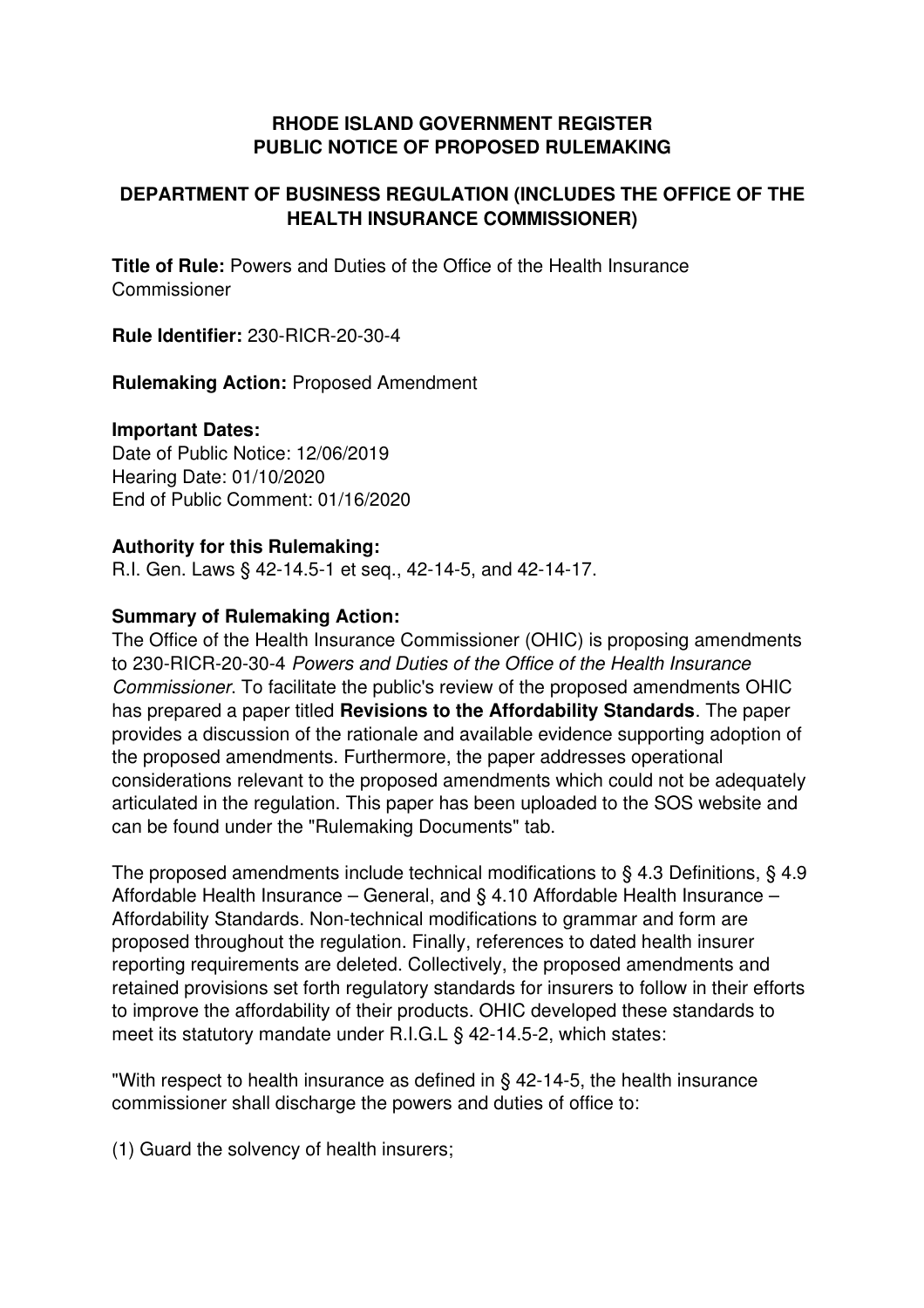(2) Protect the interests of consumers;

(3) Encourage fair treatment of health care providers;

(4) Encourage policies and developments that improve the quality and efficiency of health care service delivery and outcomes; and

(5) View the health care system as a comprehensive entity and encourage and direct insurers towards policies that advance the welfare of the public through overall efficiency, improved health care quality, and appropriate access."

Furthermore, in consideration of pressing behavioral health needs of the public, in 2018 the General Assembly enacted legislation that augmented OHIC's powers and duties under R.I.G.L § 42-14.5-3 with respect to the promotion of integrated behavioral health. These provisions direct OHIC:

(p) To work to ensure the health insurance coverage of behavioral health care under the same terms and conditions as other health care, and to integrate behavioral health parity requirements into the office of the health insurance commissioner insurance oversight and health care transformation efforts.

(q) To work with other state agencies to seek delivery system improvements that enhance access to a continuum of mental-health and substance-use disorder treatment in the state; and integrate that treatment with primary and other medical care to the fullest extent possible.

(r) To direct insurers toward policies and practices that address the behavioral health needs of the public and greater integration of physical and behavioral health care delivery.

The proposed amendments to § 4.9 Affordable Health Insurance – General, add improved integrated behavioral health care and reduced provision of low-value care to the articulated goals of the regulation. The proposed amendments also add the recently developed Rhode Island Cost Growth Target to the enumeration of benchmark trends that the Commissioner may reference in making the determination of whether a health insurer's products and proposed premium increases are affordable.

The proposed amendments to  $\S$  4.10 Affordable Health Insurance – Affordability Standards amend the primary care transformation and payment reform components of the Affordability Standards. Proposed amendments to § 4.10(C) provide for the continuation of health insurer payments to support advanced primary care through the patient-centered medical home (PCMH) and propose a set of policies to support behavioral health integration into primary care by removing administrative encumbrances to integration.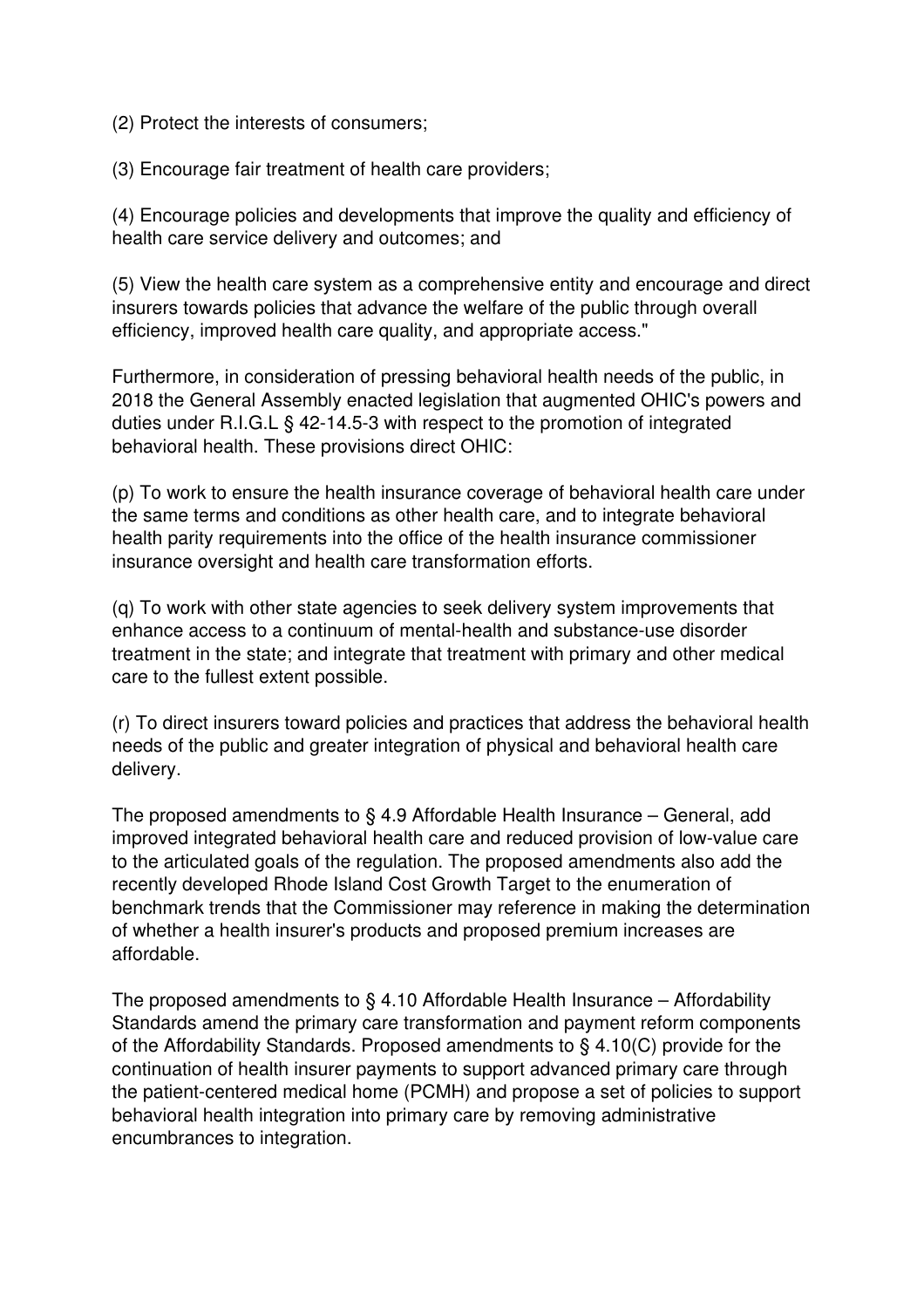The proposed amendments, with respect to primary care practice transformation, require health insurers to fund primary care practices which have met the Commissioner's definition of PCMH using a payment model that complies with parameters set forth in the proposed amendments in  $\S$  4.10(C)(1)(b)(1)-(4). The definition of PCMH, § 4.3(A)(15), has been amended to include the implementation of cost management strategies and clinical quality performance attainment and/or improvement as components of the PCMH.

The proposed amendments, with respect to behavioral health integration, require that health insurers eliminate copayments for patients who have a behavioral health visit with an in-network behavioral health provider on the same day and in the same location as a primary care visit at a Qualifying Integrated Behavioral Health Primary Care Practice as defined in § 4.3(A)(18) of the regulation. The Commissioner proposes determining which primary care practices are deemed Qualifying Integrated Behavioral Health Primary Care Practices for the purposes of this provision. Furthermore, the proposed amendments require health insurers to adopt policies for Health and Behavior Assessment/Intervention (HABI) codes that are no more restrictive than current Centers for Medicare and Medicaid Services (CMS) Coding Guidelines for HABI codes and to adopt policies for the most common preventive behavioral health screenings in primary care that are no more restrictive than current applicable federal law and regulations for preventive services.

OHIC deletes language pertaining the to Care Transformation Advisory Committee and replaces this important mechanism for stakeholder engagement with a new advisory committee proposed to be convened pursuant to  $\S$  4.10(E)(1).

Proposed amendments to § 4.10(D) relate to payment reform. New sections have been added and other sections from the previous version of Part 4 have been consolidated.

§ 4.10(D)(1) requires health insurers to achieve a target for the percentage of medical payments made through alternative payment models (APMs).

§ 4.10(D)(2) introduces standards governing three common parameters of riskbased contracts. Furthermore, the proposed  $\S$  4.10(D)(2) introduces two new requirements for population-based contracting. The first requires that populationbased contracts not carve out behavioral health or prescription drug claims experience from the provider budget. Accountable care demands that providers coordinate patient care along the full continuum of health care goods and services. The second provision, in light of the cap on population-based contract budget growth, grants health insurers discretion to execute an upward adjustment to the population budget for providers with lowrisk adjusted spending. The intent of such adjustments is to preserve the participation of efficient providers in accountable care by recognizing their achievement in efficiency and the comparatively diminished potential they have for further cost reduction relative to higher cost providers. Finally,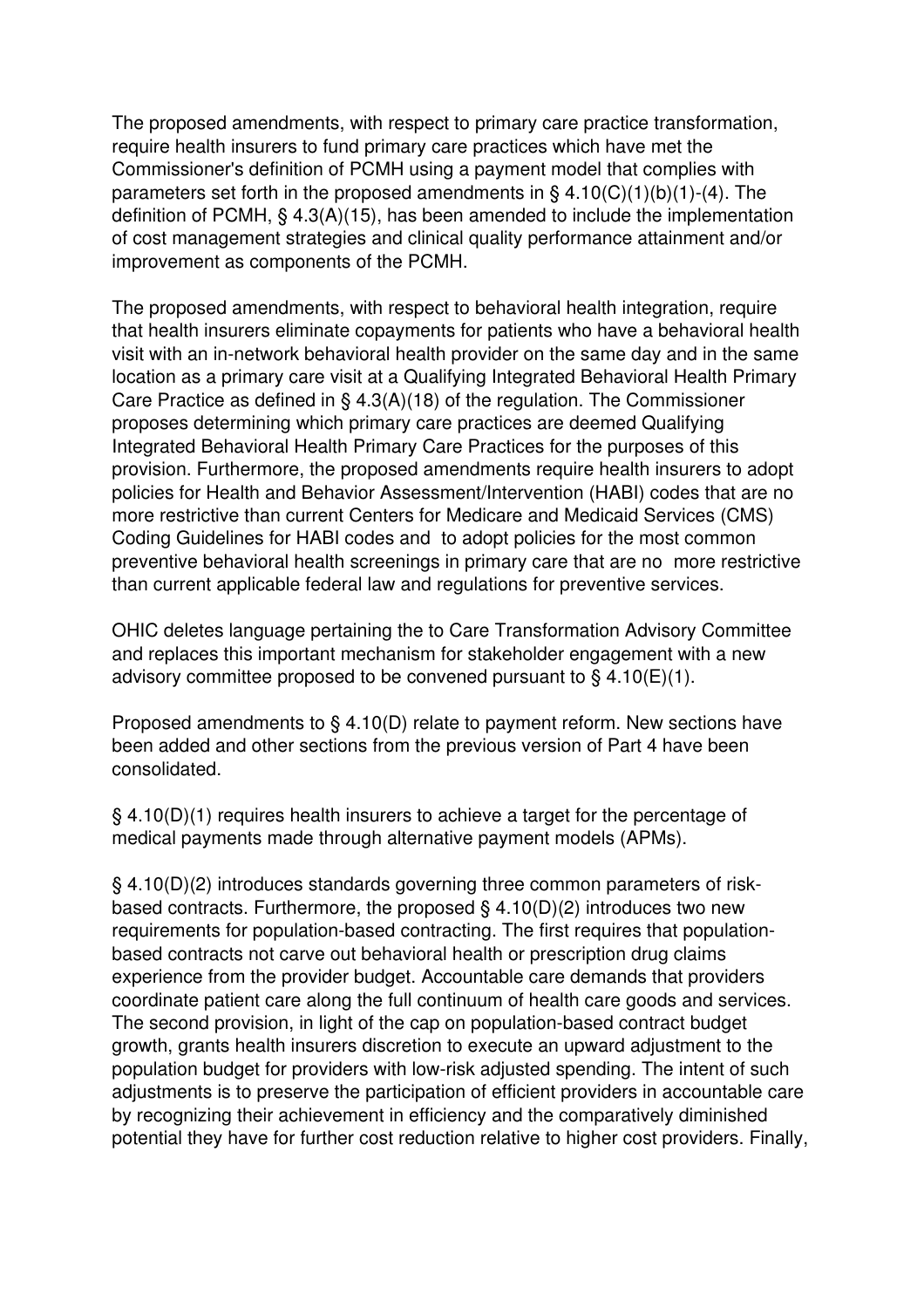§4.10(D)(2) consolidates provisions related to ACO budget trend caps from §4.10(D) (5) of the previous version of Part 4.

§ 4.10(D)(3) requires health insurer development and implementation of prospectively paid APMs for primary care. Furthermore, the amendments set forth annual targets for insurers to meet with respect to the implementation of APMs for primary care.

§ 4.10(D)(4) requires health insurer development and implementation of APMs for specialists.

§ 4.10(D)(5), pertaining to measure alignment, is amended to incorporate components of OHIC guidance on the use of aligned measure sets issued since the adoption of the measure sets in 2017. Maternity care and outpatient behavioral health measure sets have been added to the list of extant measure sets.

§ 4.10(D)(6) of the amended regulation modifies the hospital contracting requirements in two ways. First, health insurers are granted flexibility to make prospective quality payments to hospitals without consideration of performance, provided that if the annual quality performance targets have not been achieved, the hospital shall be required to remit unearned prospective payments back to the health insurer. Second, the proposed amendments provide certain hospitals a one-time opportunity to earn a value-based rate adjustment to mitigate the wide variation in commercial payments for inpatient services across Rhode Island's acute care hospitals. Eligibility for the rate adjustment depends on the hospital's reimbursement relative to the median across all hospitals in the insurer's network.

Language pertaining to population-based contracting targets from the 2015 amendments of the regulation have been deleted. Likewise, language pertaining to the Alternative Payment Methodology Advisory Committee has been deleted. Consistent with the treatment of the Care Transformation Advisory Committee, OHIC proposes to continue this important mechanism for stakeholder engagement through a new consolidated advisory committee described in  $\S$  4.10(E)(1).

The proposed amendments are supported by evidence and sound theory and are rationally related to the statutory purposes of OHIC. The remainder of the proposed amendments are changes to grammar and form.

## **Additional Information and Comments:**

All interested parties are invited to request additional information or submit written or oral comments concerning the proposed amendment until January 16, 2020 by contacting the appropriate party at the address listed below:

Cory King Department of Business Regulation (includes the Office of the Health Insurance Commissioner)